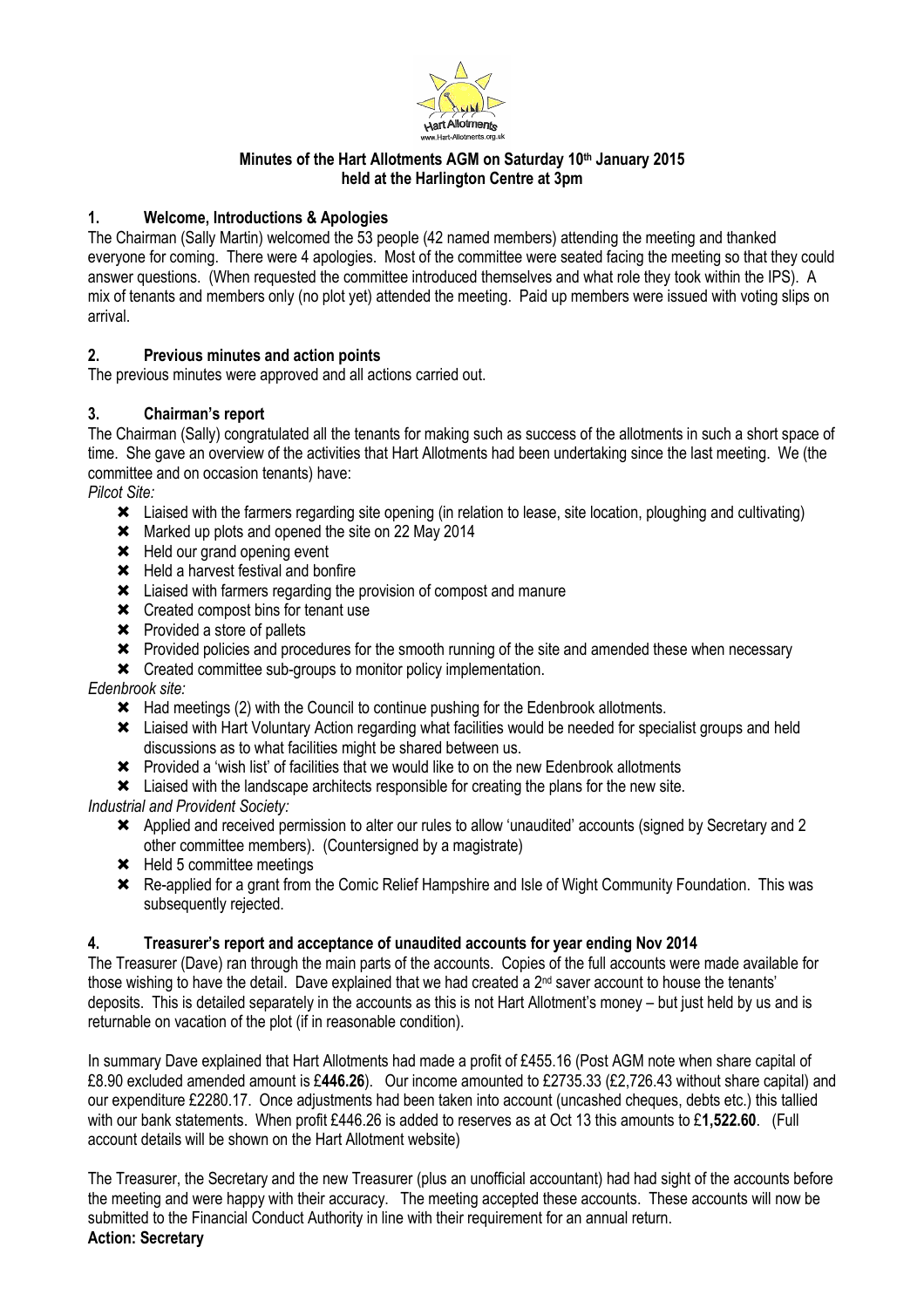

### 5. Election of Officers/Management Committee

#### **Officers**

The Chairman announced that she was resigning as chairman due to work commitments but would still like to remain a committee member. The meeting was asked whether any member would like to take on the role of chairman. The current Treasurer put forward the proposal that he would be able to take on the role if his Treasurer responsibilities were taken up by someone else. Alan (current committee member) agreed to take on the role of Treasurer. This proposal was put to the meeting and a majority vote was achieved.

The remaining existing post holders President and Secretary were prepared to stand for re-election and were voted in again by majority vote.

The current officers are therefore:

President – Cllr Sharyn Wheale, Chairman – Dave Bell, Treasurer – Alan Jones , Secretary – Sylvia Cresswell.

#### Management Committee

The existing committeemen were prepared to stand for re-election: Martyn Garvey, Tim Buswell, Diane White, Barbara Doel. They were voted in again by a majority.

Additional proposals to stand on the committee were received from Nikki Topp Walker and Hazel Maunders. They were both voted in by a majority.

The Chairman (Sally) expressed thanks to Martin Stephens who advised that he was unable to continue on the committee due to an overseas posting. She also expressed her thanks to all the officers and committee members over the last year for their hard work.

#### 4. Proposal for Tenants' key deposits to be put towards membership fees for next year.

The Treasurer (Dave) explained that when we first started out we were unsure as to whether the code type of lock (currently in use) would be satisfactory. (Hook allotments have gone back to having keys as their lock has broken a number of times, however ours is quite substantial). Consequently at the beginning tenants were charged a key deposit upon taking up a plot. Since we do not currently have keys the proposal was to use the key deposit as the membership fee for next year's fees. The meeting discussed this but Alec Grant proposed that this should still be held as a key deposit because we may need it for this purpose if our existing lock fails. Consequently by majority vote the proposal was rejected. New tenants on to the plot will therefore still be required to pay the key deposit (when joining the site) to make it equitable. Membership fees will therefore need to be paid by tenants from their own funds.

Sylvia reminded the meeting of the 3 component parts that plotholders will be required to pay for a Pilcot plot for next year (same fees as last year but without the deposits).

1) Hart Allotments Ltd membership fee (£10)

2) Water charge (£2, £3 or £4),

3) Rent to farmers ( £7.50, £15, £30)

Our year starts in February for the coming year and members/tenants will shortly be asked for next year's fees.

#### 5. Proposal for unaudited accounts for next year (as per this year) (annual vote required)

By majority vote the proposal to continue next year with unaudited accounts was accepted. (Secretary and 2 Committee members vets these).

#### 6. Pilcot Farm allotment site issues

Lease - The Secretary reminded the group that we have a 2 year lease (we are in our second year) and after that it reverts to annual renewal. The participants discussed the arrangement but until the time scale for the Edenbrook allotments are known it was considered best to leave the arrangement as it is.

**Issues - Water.** The main concern expressed by the participants was the water logging problem. The farmers had advised prior to the meeting that the land drains had been checked and there was little more that they could do to try to ease the problem. John Bobbitt explained how the land drains worked by using underground terracotta pipes which the